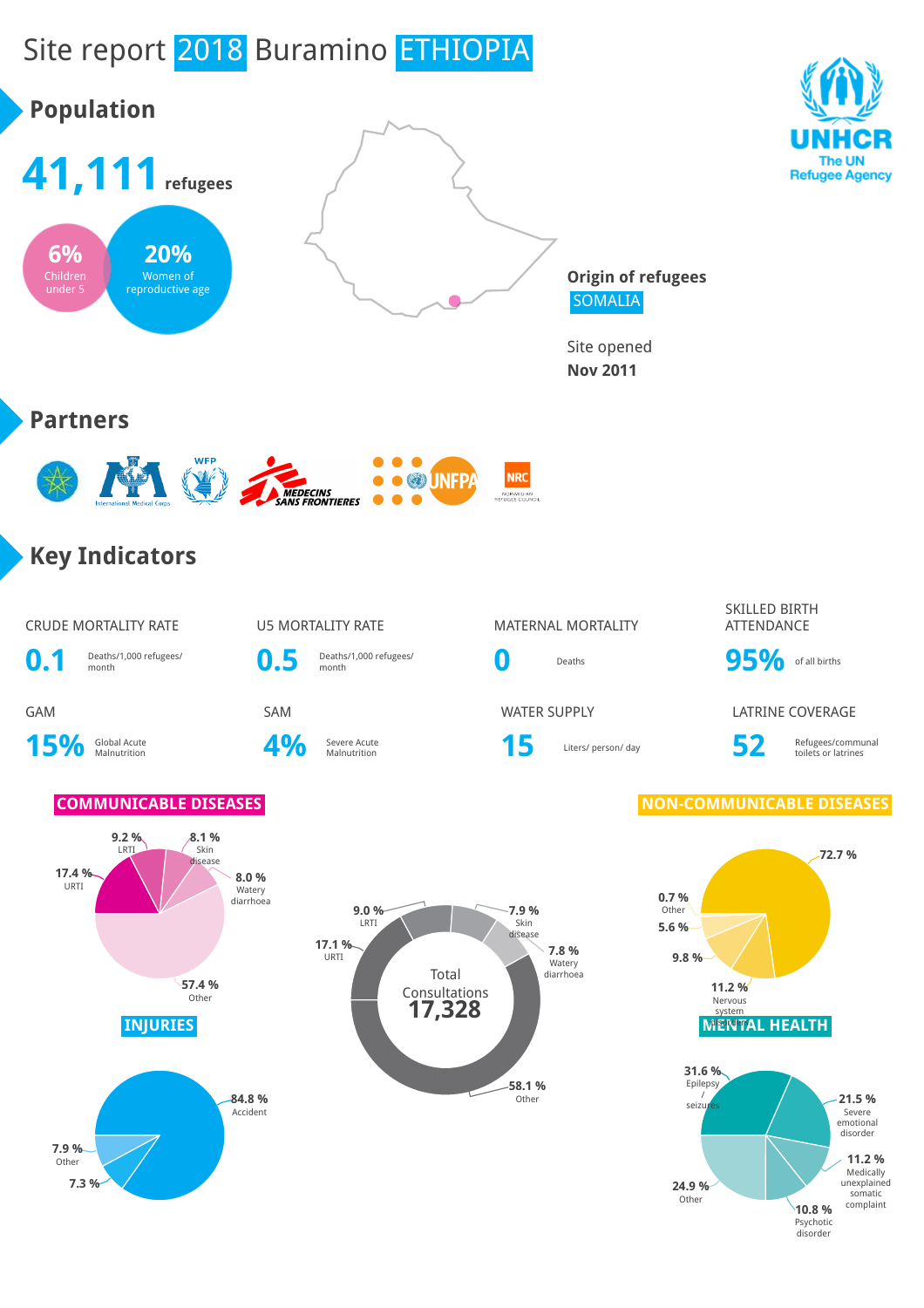### **Public Health**

| <b>HEALTH STAFFING</b>                                      | <b>INDICATOR</b> | <b>STANDARD</b> |           | <b>MORBIDITY</b>                                 | <b>INDICATOR</b> | <b>STANDARD</b> |   |
|-------------------------------------------------------------|------------------|-----------------|-----------|--------------------------------------------------|------------------|-----------------|---|
| Number of medical doctors                                   |                  | 1: 50,000       | $\bullet$ | Incidence of malaria among children under        | $\bf{0}$         |                 |   |
| Number of qualified nurses                                  |                  | $1:$ < 10,000   | $\bullet$ | Incidence of watery diarrhoea among              | 35               |                 |   |
| Number of community health workers                          |                  | 1:1,000         | $\bullet$ | children under 5                                 |                  |                 |   |
| <b>ACCESS AND UTILIZATION</b>                               | <b>INDICATOR</b> | <b>STANDARD</b> |           | Incidence of pneumonia among children<br>under 5 | 29               |                 |   |
| Consultations per trained clinician per day                 | 21               | < 50            | Ø         | Incidence of pneumonia among over 5              | 3                |                 |   |
| Health utilisation rate (new visits / refugee /             | 0.4              | $1 - 4$         | ೞ         | Tuberculosis success rate                        |                  | < 90%           |   |
| year)<br>Proportion of host population consultations        | 15%              |                 |           | Were any MDR/X-TB cases diagnosed among<br>PoCs? |                  | <b>No</b>       |   |
| <b>MORTALITY</b>                                            | <b>INDICATOR</b> | <b>STANDARD</b> |           | <b>VACCINATION</b>                               | <b>INDICATOR</b> | <b>STANDARD</b> |   |
| <b>Crude Mortality Rate</b><br>(CMR) (/1000/month)          | 0.1              | < 0.75          | Ø         | Full vaccination coverage                        | 55%              | < 95%           | ೞ |
| Under-five Mortality Rate<br>(U5MR) (/1000/month)           | 0.5              | $< 1.5$         | Ø         | Measles vaccination coverage                     | 93%              | < 95%           | Ø |
| <b>Infant Mortality Rate</b><br>(IMR) (/1000 livebirths)    | 2.5              | $30$            | Ø         | Source of vaccination data                       |                  |                 |   |
| <b>Neonatal Mortality Rate</b><br>(NNMR) (/1000 livebirths) | 3                | < 20            | Ø         | IN-PATIENT DEPARTMENT (IPD)                      | <b>INDICATOR</b> | <b>STANDARD</b> |   |
| <b>OUTBREAK ALERT AND RESPONSE</b>                          | <b>INDICATOR</b> | <b>STANDARD</b> |           | Average length of stay (days)                    | 6.3              |                 |   |
| Proportion of outbreaks investigated within 48<br>hours     |                  | 100%            |           | Case fatality rate                               | 0.0              |                 |   |
| Number of outbreaks reported                                | 0                |                 |           | Hospitalisation rate                             | 3.3              | $50 - 150$      | ೞ |

## **Reproductive Health**

| <b>ANTENATAL CARE</b>                                                                     | <b>INDICATOR</b> | <b>STANDARD</b> |               | <b>FAMILY PLANNING</b>                                                      | <b>INDICATOR</b> | <b>STANDARD</b> |   |
|-------------------------------------------------------------------------------------------|------------------|-----------------|---------------|-----------------------------------------------------------------------------|------------------|-----------------|---|
| Antenatal care coverage                                                                   | 55%              | > 90%           | Ω             | Contraceptive prevalence rate                                               | 0%               | $\geq 30\%$     | ⊠ |
| Coverage of antenatal tetanus vaccination                                                 | 77%              | >95%            |               | Source of contraceptive prevalence data                                     |                  |                 |   |
| <b>DELIVERY CARE</b>                                                                      | <b>INDICATOR</b> | <b>STANDARD</b> |               | SEXUAL AND GENDER-BASED VIOLENCE (SGBV)                                     | <b>INDICATOR</b> | <b>STANDARD</b> |   |
| Proportion of births attended by skilled<br>personnel                                     | 95%              | $\geq 90\%$     | $\bm{\omega}$ | Total number of reported rapes                                              | $\mathbf{0}$     |                 |   |
| Proportion of births conducted by caesarean<br>section                                    | 0%               | $5 - 15%$       | ظ             | Proportion of eligible rape survivors provided<br>with PEP within 72 hours  |                  | 100%            |   |
| Proportion of newborn infants with low birth<br>weight (<2500 gs) (weighed within 72 hrs) | 3%               | < 15%           |               | Proportion of eligible rape survivors provided<br>with ECP within 120 hours |                  | 100%            |   |
| Proportion of teenage pregnancies                                                         | 5%               |                 |               | SEXUALLY TRANSMITTED INFECTIONS (STIS)                                      | <b>INDICATOR</b> | <b>STANDARD</b> |   |
| Still birth rate (/ 1000 total births / month)                                            |                  |                 |               | Number of genital ulcer diseases                                            | 8                |                 |   |
| Number of maternal deaths                                                                 | $\mathbf{0}$     |                 |               | Number of Pelvic Inflammatory diseases                                      | 23               |                 |   |
| Proportion of maternal deaths investigated<br>within 48 hours                             |                  | 100%            |               |                                                                             |                  |                 |   |